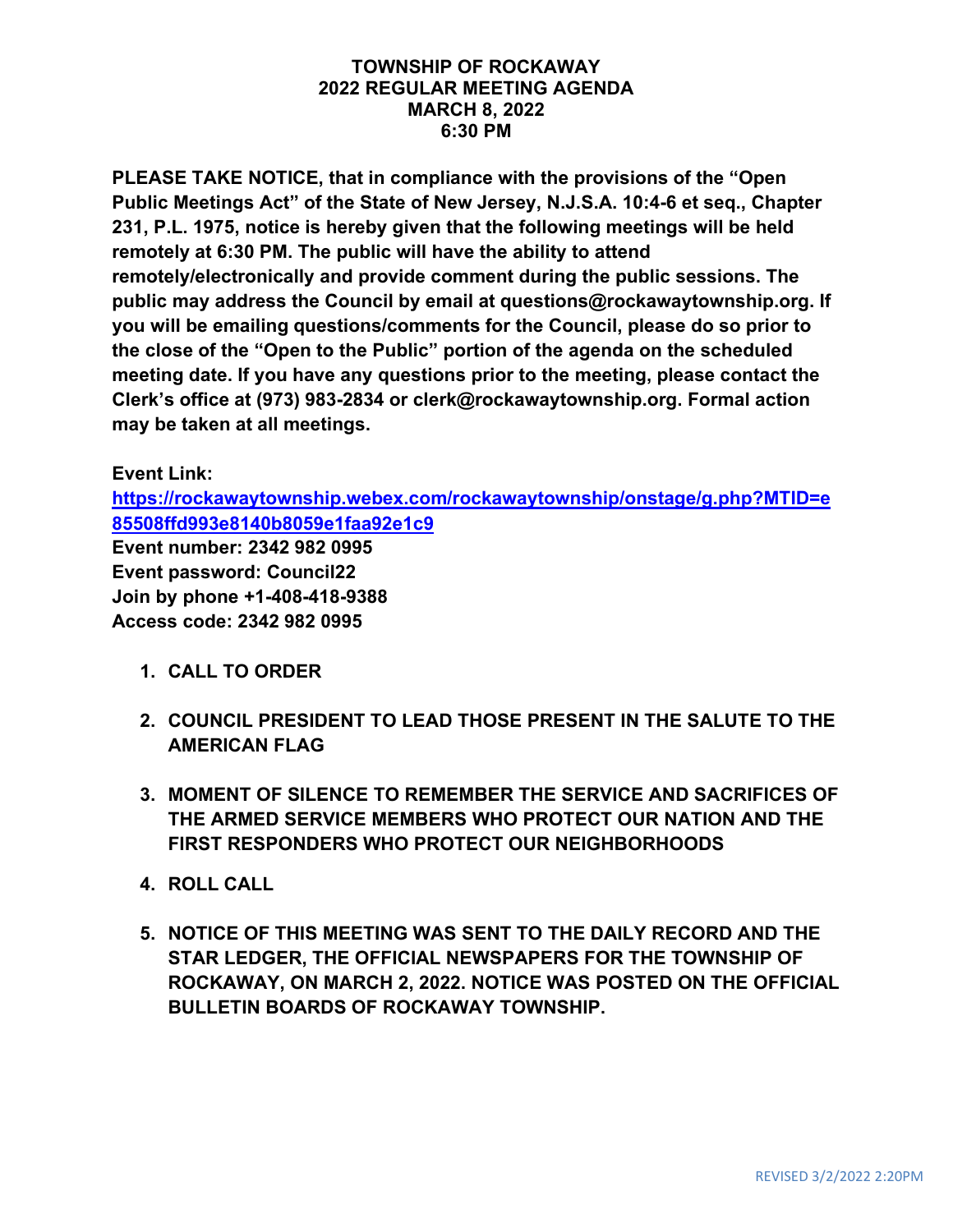#### **6. ELECTION OF COUNCIL MEMBER AT-LARGE:**

- **A.** Raymond Tahan
- **B.** Pawel Wojtowicz
- **C.** James Del Greco

### **7. SWEARING-IN OF COUNCIL MEMBER AT-LARGE:**

## **8. APPROVAL OF MINUTES:**

### **A. February 22, 2022 – Regular Meeting**

### **9. ORDINANCES TO ADOPT:**

- **A. [O-22-05](https://www.rockawaytownship.org/DocumentCenter/View/8127/O-22-05-01-31-22-Sewer-and-Water-Dedication-Ordinance-002)** AN ORDINANCE ACCEPTING THE DEDICATION OF SANITARY SEWER AND WATER UTILITY IMPROVEMENTS TO SERVICE REAL PROPERTY LOCATED IN THE TOWNSHIP OF ROCKAWAY
- **B. [O-22-07](https://www.rockawaytownship.org/DocumentCenter/View/8137/O-22-07-Amending-1080-Deed-of-Utility-and-Access-Easement-and-to-amend-a-1989-Deed-of-an-access-easement-for-22401---306-RK-Commons)** ORDINANCE TO AMEND 1989 DEED OF UTILITY AND ACCESS EASEMENT AND TO AMEND 1989 DEED OF AN ACCESS EASEMENT

### **10.OPEN TO THE PUBLIC:**

### **11.ORDINANCES TO INTRODUCE:**

**A. [O-22-08](https://www.rockawaytownship.org/DocumentCenter/View/8205/O-22-08-Draft-Ordinance-05)** AN ORDINANCE AMENDING CHAPTER 54 ENTITLED "LAND USE AND DEVELOPMENT" OF THE CODE OF THE TOWNSHIP OF ROCKAWAY CREATING A NEW SECTION 54-30.70 ENTITLED "RMF-3 MULTIFAMILY RESIDENTIAL DISTRICT"

### **12.CONSENT AGENDA:**

- **A. [R-22-36](https://www.rockawaytownship.org/DocumentCenter/View/8197/R-22-36-cancel-and-refund-reso)** AUTHORIZING THE CANCELATION AND REFUND OF 2020, 2021 & 2022 TAXES ON A CERTAIN PROPERTY KNOWN AS: 533 MT HOPE RD., BLOCK 20104 LOT 8 WHERE THE OWNER QUALIFIES FOR A 100% DISABLED VETERAN EXEMPTION
- **B. [R-22-37](https://www.rockawaytownship.org/DocumentCenter/View/8198/R-22-37-Resolution-Authorizing-Signature-of-Amended-Qualified-MSA-with-Fox-Hills)** RESOLUTION AUTHORIZING THE MAYOR TO SIGN AN AMENDED QUALIFIED MUNICIPAL SERVICES AGREEMENT WITH FOX HILLS AT ROCKAWAY CONDOMINIUM ASSOCIATION, INC., WHICH AMENDMENT SHALL TERMINATE ON DECEMBER 31, 2025
- **C. [R-22-38](https://www.rockawaytownship.org/DocumentCenter/View/8199/R-22-38-Copy-of-Transfer-Resolution---2021-Appropriation-Reserves)** A RESOLUTION AUTHORIZING THE TRANSFER OF FUNDS
- **D. [R-22-39](https://www.rockawaytownship.org/DocumentCenter/View/8200/R-22-39-02-28-22-Hydraulic-Engineering-Resolution)** RESOLUTION GRANTING AUTHORIZATION TO RETAIN PROFESSIONAL HYDRAULIC ENGINEERING SERVICES FROM MOTT MACDONALD IN THE TOTAL AMOUNT OF \$215,750.00